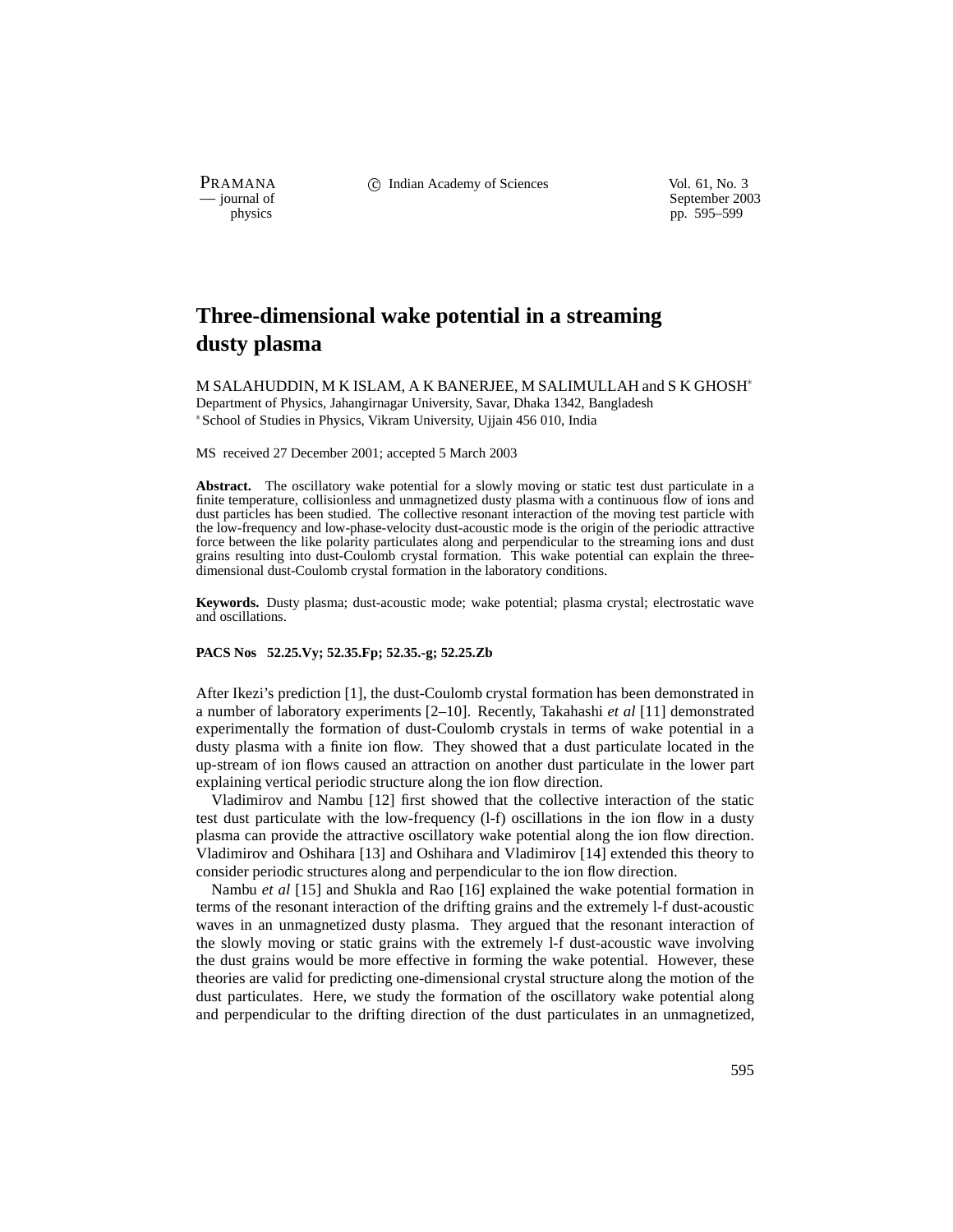#### *M Salahuddin et al*

finite temperature, and collisionless dusty plasma with continuous flow of ions and slowly moving or static dust grains. The collective resonant interaction of the moving test dust particle with the dust-acoustic mode is the origin of the periodic attractive force between the like polarity particulates along and perpendicular to the streaming ions and dust grains resulting in the dust-Coulomb crystal formation. Thus, this wake potential can explain the three-dimensional dust-Coulomb crystal formation in the laboratory conditions.

We consider a finite temperature, collisionless, unmagnetized, and homogeneous dusty plasma. In the equilibrium, we have  $n_{i0} = n_{e0} + Z_d n_{d0}$  where  $n_{\alpha 0}$  with  $\alpha = e, i, d$  are the equilibrium densities of electrons, ions, dust grains, and  $Z_d$  is the number of charges residing on a dust grain surface. We assume constant charge on the dust particles and thereby neglect any damping of the wave mode that may arise due to the grain charge fluctuations. Thermal electrons are assumed stationary, and ions and dust grains are assumed to be streaming with uniform velocities  $u_0$  and  $v_0$ , respectively in the presence of a selfconsistent constant electric field. These uniform drifts of ions and dust particles may be due to an ambient electric field which may be present in the plasma because of a variety of reasons. In the laboratory, the constant electric field may be generated in the sheath region on account of the high mobility of electrons. In the space situation, this constant electric field may be established due to inhomogeneous distribution of charge carriers. Following Shukla and Rao [16] with appropriate conditions,  $\omega \ll k v_{te}$ ,  $|\omega - \underline{k} \cdot \underline{u}_0| \gg k v_{ti}$ ,  $\omega_{pi} \leq \underline{k} \cdot \underline{u}_0$ , and  $|\omega - \underline{k} \cdot \underline{v}_0| \gg k v_{td}$ , we write the dielectric response function of the plasma in the presence of a l-f and low-phase-velocity dust-acoustic wave in the dusty plasma as

$$
\varepsilon(\omega, \underline{k}) = 1 + \frac{1}{k^2 \lambda_D^2} - \frac{\omega_{pd}^2}{(\omega - \underline{k} \cdot \underline{v}_0)^2} \n+ i \left[ \sqrt{\frac{\pi}{2}} \frac{1}{k^2 \lambda_{De}^2} \frac{\omega}{kv_{te}} \exp \left\{ - \left( \frac{\omega}{\sqrt{2} k v_{te}} \right)^2 \right\} \n+ \sqrt{\frac{\pi}{2}} \frac{1}{k^2 \lambda_{Di}^2} \frac{\omega - \underline{k} \cdot \underline{u}_0}{kv_{ti}} \exp \left\{ - \left( \frac{\omega - \underline{k} \cdot \underline{u}_0}{\sqrt{2} k v_{ti}} \right)^2 \right\} \right],
$$
\n(1)

where  $\lambda_{\text{D}j} = (T_j/4\pi e^2 n_{j0})^{1/2}$ ,  $v_{tj} = (T_j/m_j)^{1/2}$ ,  $j = e, i$ , and  $\lambda_{\text{D}} \equiv \lambda_{\text{D}e}$ . Here,  $T_j$  is the temperature and *mj* is the mass of the species *j* with charge *e*. It may be mentioned here that for the usual laboratory dust crystal experiments using a rf-discharge device, the ion drift velocity  $\underline{u}_0$  is comparable to the ion-acoustic velocity which is much larger than the ion-thermal velocity  $(u_0 \sim \sqrt{T_e/m_i} \gg \sqrt{T_i/m_i})$ , so that,  $|\omega - \underline{k} \cdot \underline{u}_0| \gg k v_{ti}$  in the presence of the low-phase-velocity dust-acoustic wave. This was wrongly assumed in ref. [16]. However, this does not change their main conclusion except for the Landau damping of the dust-acoustic wave.

The electrostatic potential around a test dust particulate in the presence of the electrostatic mode  $(\omega, k)$  in a uniform dusty plasma whose response function is given by  $\varepsilon(\omega, k)$ (eq. (1)), is given by [17,18]

$$
\Phi(\underline{x},t) = \int \frac{q_t}{2\pi^2 k^2} \frac{\delta(\omega - \underline{k} \cdot \underline{v}_t)}{\varepsilon(\omega, \underline{k})} \exp(i \underline{k} \cdot \underline{r}) d\underline{k} d\omega, \tag{2}
$$

where  $\underline{r} = \underline{x} - \underline{v}_t t$ ,  $\underline{v}_t$  is the velocity vector of the test dust particulate and  $q_t$  is its charge.

596 *Pramana – J. Phys.,* **Vol. 61, No. 3, September 2003**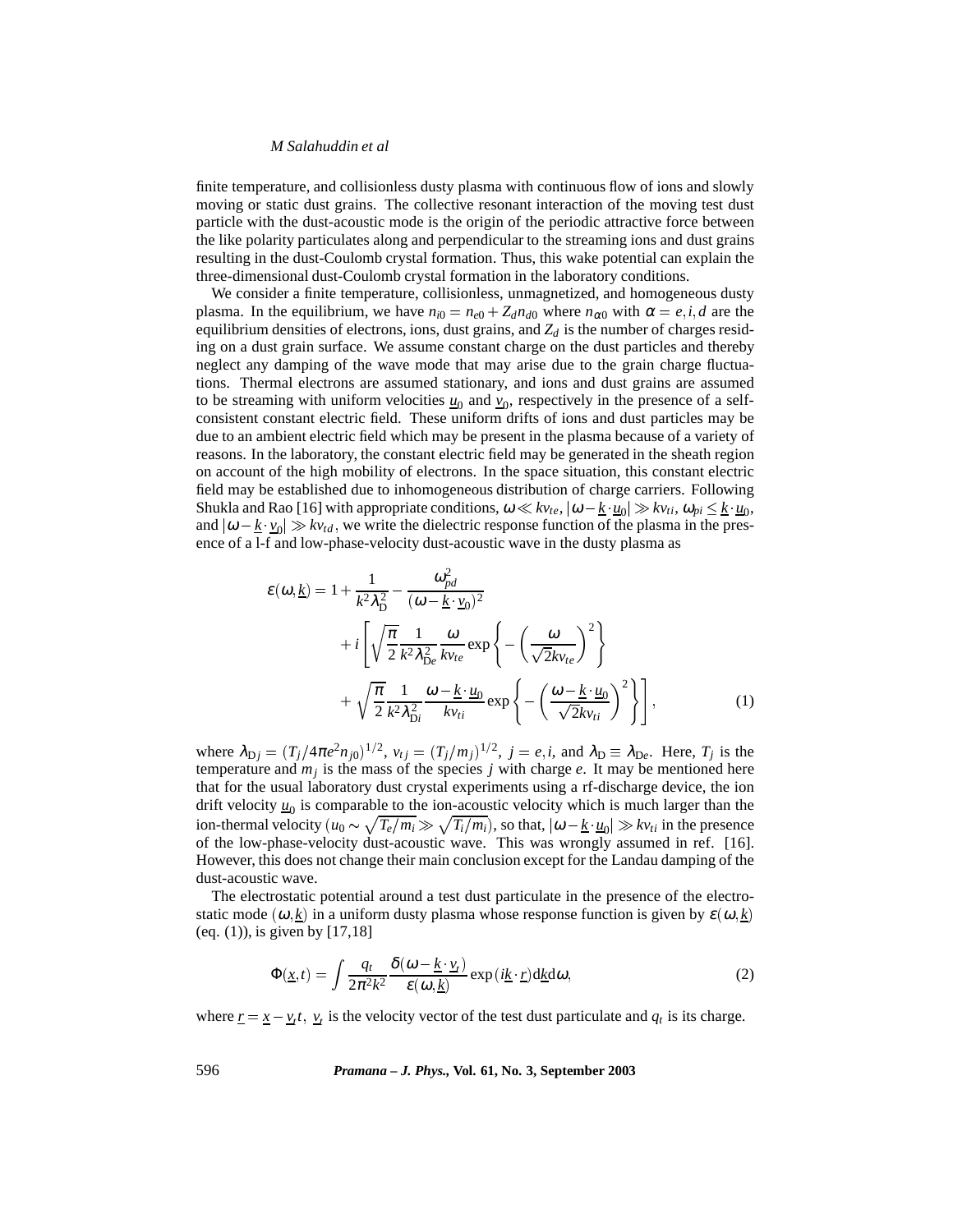Following ref. [16], the Coulomb potential caused by the dust-acoustic oscillations is given by

$$
\Phi_{w}(\rho,\xi) = \left| \left( \frac{q_t \lambda_D^4 \omega_{pd}^2}{\pi} \right) \int \frac{J_0(k_{\perp} \rho) \delta(\omega - k_{\parallel} v_t)}{(1 + k^2 \lambda_D^2)^2} \times \frac{k^2 \exp ik_{\parallel} \xi}{[(\omega - k_{\parallel} v_0)^2 - \omega_{sd}^2]} k_{\perp} dk_{\perp} dk_{\parallel} d\omega, \tag{3}
$$

where  $\underline{v}_t \parallel \underline{v}_0 \parallel \hat{z}, \xi = z - v_t t$ , and  $(\rho, \theta, z)$  are the cylindrical space coordinates of a point of observation in the dusty plasma.

On carrying out  $\omega$ - and  $k_{\parallel}$ -integrations, we obtain

$$
\Phi_{w}(\rho,\xi) = \left[\frac{-2q_t\lambda_{\rm D}^2c_{sd}(v_t - v_0)^2}{\{(v_t - v_0)^2 - c_{sd}^2\}^{3/2}}\right] \times \int J_0(k_{\perp}\rho)\sin\left(\frac{k_{\perp}c_{sd}\xi}{\sqrt{(v_t - v_0)^2 - c_{sd}^2}}\right) k_{\perp}^2 \,d k_{\perp}.
$$
\n(4)

For  $\rho = 0$ , in eq. (4), we obtain  $\Phi_w(\rho = 0, \xi) = (2q_t/\xi) \cos(\xi/L_{sd})$ , where  $L_{sd} \preceq [v_t - \xi]$  $(v_0)^2 - c_{sd}^2$   $\frac{1}{2} \lambda_D/c_{sd}$ ,  $c_{sd} = \omega_{pd} \lambda_D$ . This  $\Phi_w$  is the same for the wake potential given by eq. (12) [16].

For  $\rho \gg \lambda_D$  and  $\lambda_D^{-1} \gg k_\perp$ , we can take  $J_0(k_\perp \rho) \simeq (2/\pi k_\perp \rho)^{1/2} \cos(k_\perp \rho - \pi/4)$ , and taking the upper limit of integration as  $1/\lambda_\text{D}$ , the wake potential turns out to be

$$
\Phi_{w}(\rho,\xi) \simeq \left[ \frac{2q_t c_{sd} (v_t - v_0)^2}{\left\{ (v_t - v_0)^2 - c_{sd}^2 \right\}^{3/2}} \right] \times \sqrt{\frac{\lambda_{\rm D}}{2\pi \rho} \left[ \frac{\cos(x - / \lambda_{\rm D} - \pi/4)}{x_-} + \frac{\cos(x + / \lambda_{\rm D} - \pi/4)}{x_+} \right]},
$$
(5)

where

$$
x_{\pm} = \rho \pm \frac{c_{sd}\xi}{\sqrt{(v_t - v_0)^2 - c_{sd}^2}}.
$$
\n(6)

The oscillatory wake potential  $\Phi_w(\rho, \xi)$  is a function of  $\rho, \xi, v_t, v_0, c_{sd}, \lambda_D$  and the dynamics of electrons, ions, and the unmagnetized dust grains. Thus, we obtain the periodic spacing of the wake potential along and perpendicular to the ion flow direction.

For a given  $\rho$ , the effective attraction length along the dust flow direction is  $L_{s||}$  =  $\lambda_{\rm D} \sqrt{(v_t - v_0)^2 - c_{sd}^2/c_{sd}}$ . This result was earlier obtained in ref. [16], which predicted one-dimensional periodic alignment of the dust particulates along the ion-flow direction. For a given ξ , the wake potential is periodic in the plane perpendicular to the dust-flowdirection, which would give rise to the formation of quasi-lattice with spacing  $L_{s\perp} = \lambda_{D}$ .

*Pramana – J. Phys.,* **Vol. 61, No. 3, September 2003** 597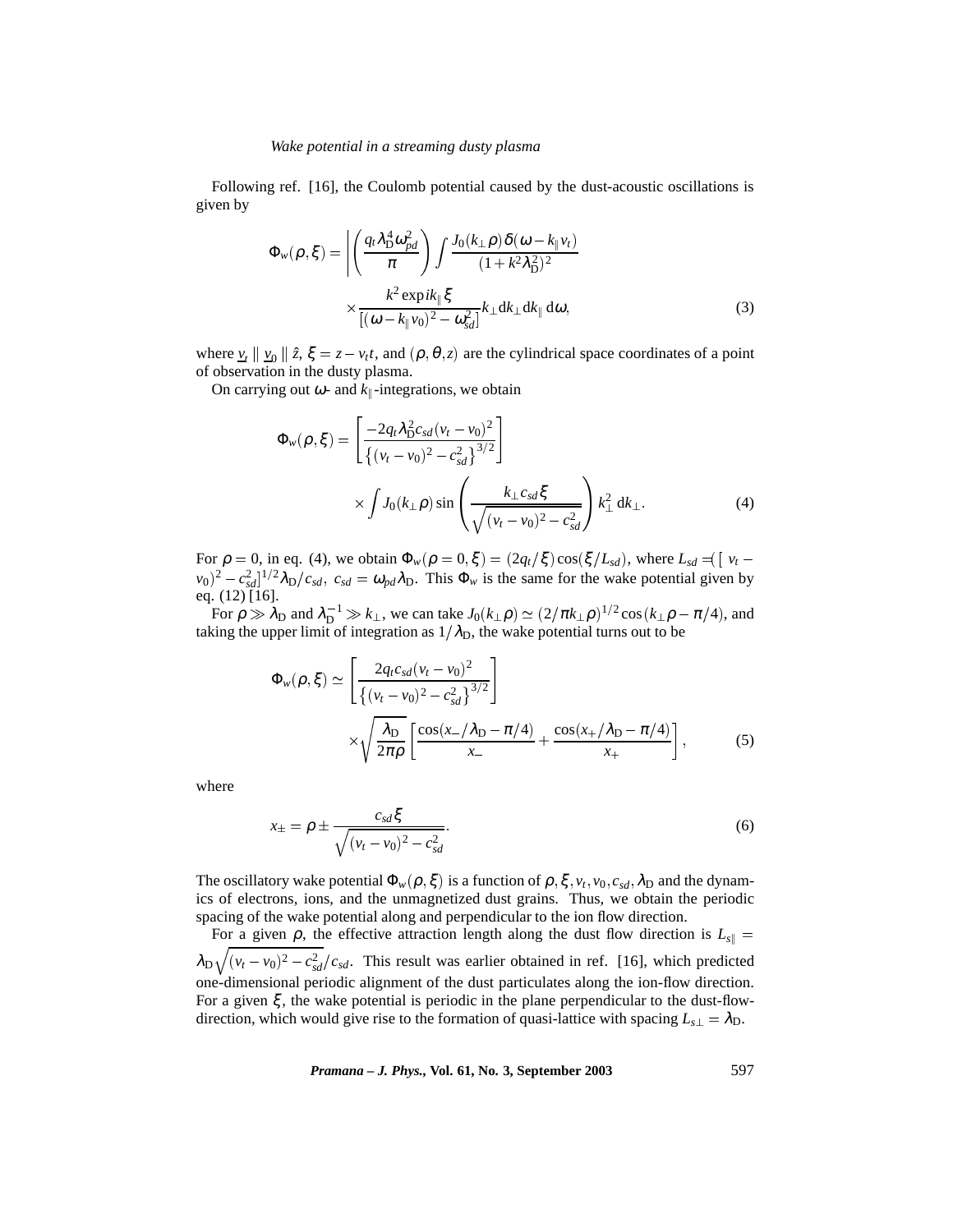# *M Salahuddin et al*

Thus, we note that the results of the present investigation can be useful in understanding the force of attraction between two charged particulates in a dusty plasma situation that is common in low temperature laboratory plasmas as well as in space and astrophysical situations [19].

It may be further added here that in a laboratory situation of the dust-crystal experiments, the slowly moving grains can even be assumed static  $(v_0 = 0)$ . The test particle velocity  $v_t$  of any arbitrary dust particulate in the laboratory condition may be due to the thermal motion of the dust grains, or, the relative motion of the grains in the ion-frame with respect to the streaming ions, etc. For the excitation of the wake potential, the test particle velocity  $v_t$  must exceed the phase velocity  $(c_{sd})$  of the dust-acoustic wave (cf. eq. (6)). This may cause the three-dimensional dust-Coulomb crystal formation in laboratory conditions.

In summary, the dielectric response function for a finite temperature, collisionless, and unmagnetized dusty plasma has been written down. Electrons are assumed Boltzmann with uniform streams of ions and dust grains. We calculate the potential due to this dielectric function and obtain three parts of the total potential. Besides, the Debye–Hückel potential and the rapidly decreasing far field potential due to the complex part of the dielectric function, we obtain an oscillatory wake potential which can cause periodic attraction of charged dust grains of the same polarity along and perpendicular to the streaming dust grains. This oscillatory wake potential can explain the formation of the dust-Coulomb crystals with periodic spacing along and perpendicular to the ion-flow direction. Thus, this analytical work can explain the formation of the three-dimensional dust-Coulomb crystals in the laboratory conditions [11]. Furthermore, the Wakefield studies should help to understand the origin of attractive forces which can cause coagulation of charged dust grains in the Earth's lower ionosphere (in noctilucent clouds) as well as in molecular clouds [19].

## **Acknowledgements**

The authors would like to acknowledge the support of a research project under the auspices of the Ministry of Science and Technology, Bangladesh.

### **References**

- [1] H Ikezi, *Phys. Fluids* **29**, 1764 (1986)
- [2] H Thomas, G E Morfill, V Demmel, J Goree, B Feuerbacher and D Möhlmann, *Phys. Rev. Lett.* **73**, 652 (1994)
- [3] J H Chu and I Lin, *Phys. Rev. Lett.* **72**, 4009 (1994)
- [4] Y Hayashi and K Tachibana, *Jpn. J. Appl. Phys.* **33**, L804 (1994)
- [5] A Melzer, A Homann and A Piel, *Phys. Rev.* **E53**, 2757 (1996)
- [6] L Boufendi and A Bouchoule, *Plasma Sources Sci. Technol.* **3**, 262 (1994)
- [7] H M Thomas and D E Morfill, *Nature* **379**, 806 (1996)
- [8] V E Fortov, A P Nefedov, O F Petrov, A A Samarian and A V Chernyschev, *Phys. Lett.* **A219**, 89 (1996)
- [9] S Nunomura, N Ohno and S Takamura, *Jpn. J. Appl. Phys.* **36**, L949 (1997)
- [10] N Sato, G Uchida, R Ozaki and S Iizuka, in *Physics of dusty plasmas* edited by M Horanyi, S Robertson and B Watch (American Institute of Physics, New York, 1998) p. 239
- [11] K Takahashi, T Oishi, K Shimomai, Y Hayashi and S Nishino, *Phys. Rev.* **E58**, 7805 (1998)

598 *Pramana – J. Phys.,* **Vol. 61, No. 3, September 2003**